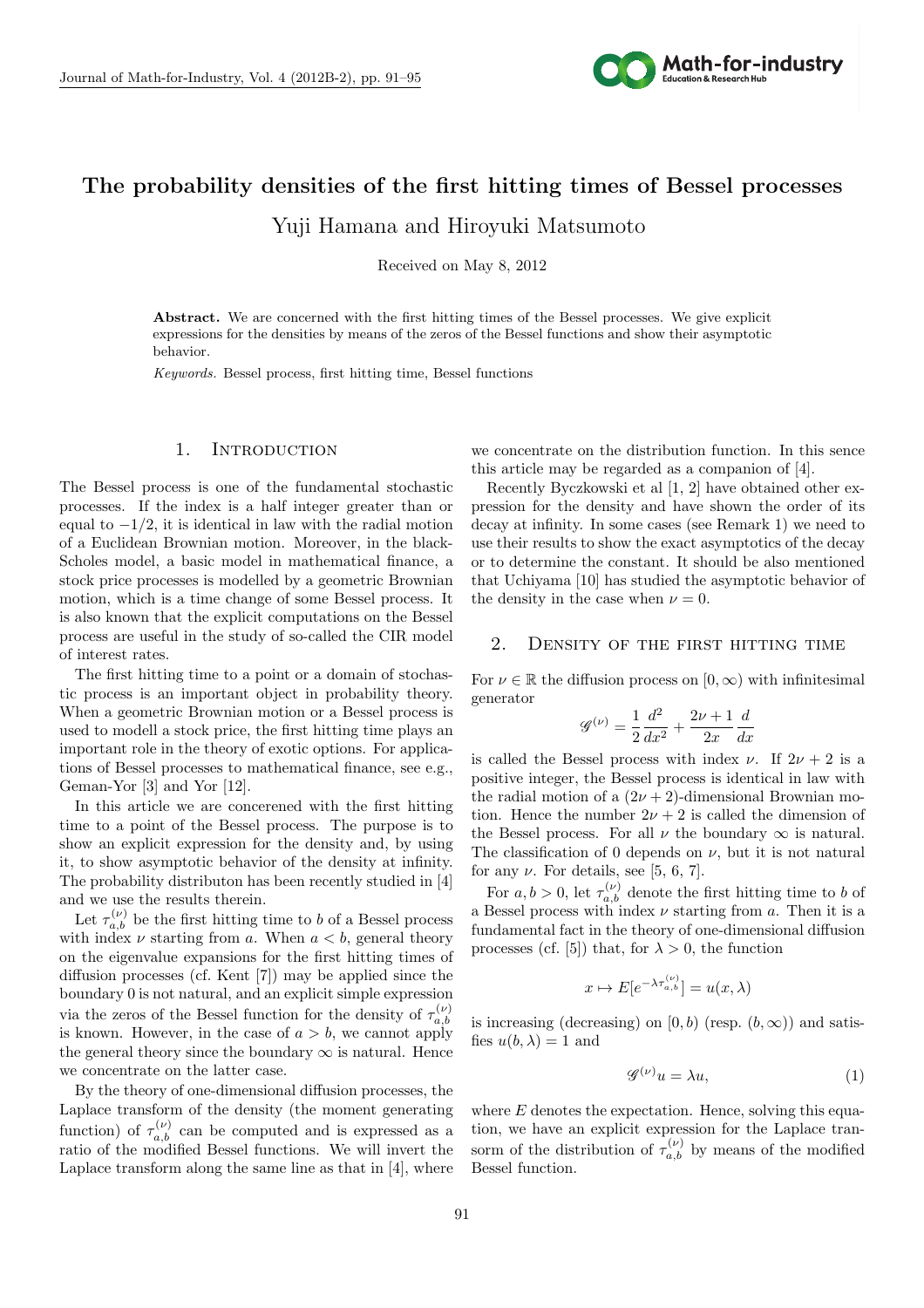If  $0 < a < b$ , we have (see [6])

$$
E[e^{-\lambda \tau_{a,b}^{(\nu)}}] = \frac{a^{-\nu} I_{\nu}(a\sqrt{2\lambda})}{b^{-\nu} I_{\nu}(b\sqrt{2\lambda})}, \quad \nu > -1,
$$

and

$$
E[e^{-\lambda \tau_{a,b}^{(\nu)}}] = \frac{a^{-\nu} I_{-\nu}(a\sqrt{2\lambda})}{b^{-\nu} I_{-\nu}(b\sqrt{2\lambda})}, \quad \nu \le 1,
$$

where  $I_{\nu}$  is the modofied Bessel function. Since 0 is not a natural boundary, the solution  $u(x, \lambda)$  for the equation (1) may be written as the canonical product (see  $[8, 9]$ )

$$
u(x,\lambda) = u(x,0) \prod_{k=1}^{\infty} \left( 1 + \frac{\lambda}{\lambda_{k,x}} \right),
$$

where  $\{\lambda_{k,x}\}_{k=1}^{\infty}$  is a sequence of the simple and positive zeros of  $u(x, \bullet)$ . Therefore the distribution of  $\tau_{a,b}^{(\nu)}$  may be written as an infinite convolution of mixtures of exponential distribution. For the general theory, see Kent [7].

On the other hand, if  $0 < b < a$ , we have

$$
E[e^{-\lambda \tau_{a,b}^{(\nu)}}] = \frac{a^{-\nu} K_{\nu}(a\sqrt{2\lambda})}{b^{-\nu} K_{\nu}(b\sqrt{2\lambda})}, \quad \nu > -1,
$$
 (2)

for every  $\nu \in \mathbb{R}$ , where  $K_{\nu}$  is the other modified Bessel function called the Macdonald function. The boundary *∞* is natural and the general theory above are not applicable.

In the following we are only concerned with the latter case. We invert the Laplace transform (2) and we give an expression for the density of  $\tau_{a,b}^{(\nu)}$  from Theorem 1 below, which is Theorem 3.3 in [4], on some ratio of the modified Bessel functions.

We denote by  $z_{\nu,1},\ldots,z_{\nu,N(\nu)}$  the zeros of  $K_{\nu}$ . It is known (cf. [11]) that the real part of each zero is negative and that the number  $N(\nu)$  is  $|\nu| - 1/2$  if  $\nu - 1/2 \in \mathbb{Z}$ and is the even number closest to  $|\nu| - 1/2$  if otherwise.

Moreover, for  $\mu \geq 0$  and  $c > 1$ , we set

$$
L_{\mu,c}(x) = \frac{\cos(\pi\mu)\{I_{\mu}(cx)K_{\mu}(x) - I_{\mu}(x)K_{\mu}(cx)\}}{\{K_{\mu}(x)\}^2 + \pi^2\{I_{\mu}(x)\}^2 + 2\pi\sin(\pi\mu)K_{\mu}(x)I_{\mu}(x)}.
$$

By the estimates for the modified Bessel functions, we see that  $L_{\mu,c}(x)$  decay exponentially as  $x \to \infty$  and that, as *x ↓* 0,

$$
L_{\mu,c}(x) = \begin{cases} \frac{\log c}{(\log x)^2} \{1 + o(1)\}, & \mu = 0, \\ \frac{\cos(\pi \mu)(c^{\mu} - c^{-\mu})x^{2\mu}}{2^{2\mu - 1}\Gamma(\mu)\Gamma(\mu + 1)} \{1 + o(1)\}, & \mu > 0. \end{cases}
$$
(3)

**Theorem 1.** *Let*  $c > 1$ ,  $\nu \in \mathbb{R}$  *and*  $w \in \mathbb{C} \setminus \{0\}$  *with*  $|\arg(w)| < \pi$  *and*  $K_\nu(w) \neq 0$ . (1) *If*  $\nu = \pm 1/2$ *, we have* 

$$
\frac{K_{\nu}(cw)}{K_{\nu}(w)} = \frac{e^{-(c-1)w}}{c^{|\nu|}}.
$$

(2) If  $|\nu| < 3/2$  and  $\nu \neq \pm 1/2$ , we have

$$
\frac{K_{\nu}(cw)}{K_{\nu}(w)} = \frac{e^{-(c-1)w}}{c^{|\nu|}} - e^{(c-1)w} \int_0^{\infty} \frac{we^{-(c-1)x} L_{|\nu|,c}(x)}{x(x+w)} dx.
$$

(3) *If*  $\nu - 1/2$  *is an integer and*  $\nu \neq \pm 1/2$ ,

$$
\frac{K_{\nu}(cw)}{K_{\nu}(w)} = \frac{e^{-(c-1)w}}{c^{|\nu|}} - e^{(c-1)w} \sum_{j=1}^{N(\nu)} \frac{we^{(c-1)z_{\nu,j}}}{z_{\nu,j}(w-z_{\nu,j})} \frac{K_{\nu}(cz_{\nu,j})}{K_{\nu+1}(z_{\nu,j})}.
$$

(4) *If*  $\nu - 1/2$  *is not an integer and*  $|\nu| > 3/2$ ,

$$
\frac{K_{\nu}(cw)}{K_{\nu}(w)} = \frac{e^{-(c-1)w}}{c^{|\nu|}}
$$
\n
$$
-e^{(c-1)w} \sum_{j=1}^{N(\nu)} \frac{we^{(c-1)z_{\nu,j}}}{z_{\nu,j}(w-z_{\nu,j})} \frac{K_{\nu}(cz_{\nu,j})}{K_{\nu+1}(z_{\nu,j})}
$$
\n
$$
-e^{(c-1)w} \int_0^{\infty} \frac{we^{-(c-1)x}L_{|\nu|,c}(x)}{x(x+w)} dx.
$$

Combining the results in Theorem 1 with formula

$$
\int_0^\infty e^{-\lambda t} q(t, a, b) dt = e^{-(a-b)\sqrt{2\lambda}},
$$

where

$$
q(t, a, b) = \frac{a - b}{\sqrt{2\pi t^3}} e^{-(a - b)^2/2t}, \quad a > b, \ t > 0,
$$

we can invert the Laplace transform (2) and obtain an expression for the density of  $\tau_{a,b}^{(\nu)}$ .

We put  $c = a/b > 1$  and define the following functions.

$$
\Phi_{a,b}^{(\nu),1}(t) = \sum_{j=1}^{N(\nu)} \frac{e^{(c-1)z_{\nu,j}}}{z_{\nu,j}} \frac{K_{\nu}(cz_{\nu,j})}{K_{\nu+1}(z_{\nu,j})} \cdot q(t, a, b),
$$
  
\n
$$
\Phi_{a,b}^{(\nu),2}(t) = \frac{1}{b} \sum_{j=1}^{N(\nu)} \frac{K_{\nu}(cz_{\nu,j})}{K_{\nu+1}(z_{\nu,j})} \frac{1}{\sqrt{2\pi t^3}} \int_{a-b}^{\infty} \xi e^{-\frac{\xi^2}{2t} + \frac{z_{\nu,j}\xi}{b}} d\xi,
$$
  
\n
$$
\Psi_{a,b}^{(\nu),1}(t) = \int_{0}^{\infty} \frac{1}{x} e^{-(c-1)x} L_{|\nu|,c}(x) dx \cdot q(t, a, b),
$$
  
\n
$$
\Psi_{a,b}^{(\nu),2}(t) = \frac{1}{b} \int_{0}^{\infty} L_{|\nu|,c}(x) dx \frac{1}{\sqrt{2\pi t^3}} \int_{a-b}^{\infty} \xi e^{-\frac{\xi^2}{2t} - \frac{x\xi}{b}} d\xi.
$$

Then we obtain the following from Theorem 1.

**Theorem 2.** *The first hitting time*  $\tau_{a,b}^{(\nu)}$  *has the density*  $f_{a,b}^{(\nu)}$  which is given by the following.  $(1)$  *If*  $\nu = \pm 1/2$ *, we have* 

$$
f_{a,b}^{(\nu)}(t) = c^{-\nu - |\nu|} q(t, a, b).
$$

(2) *If*  $|\nu| < 3/2$  *and*  $\nu \neq \pm 1/2$ *, we have* 

$$
f_{a,b}^{(\nu)}(t) = c^{-\nu} \left( e^{-|\nu|} q(t,a,b) - \Psi_{a,b}^{(\nu),1}(t) + \Psi_{a,b}^{(\nu),2}(t) \right).
$$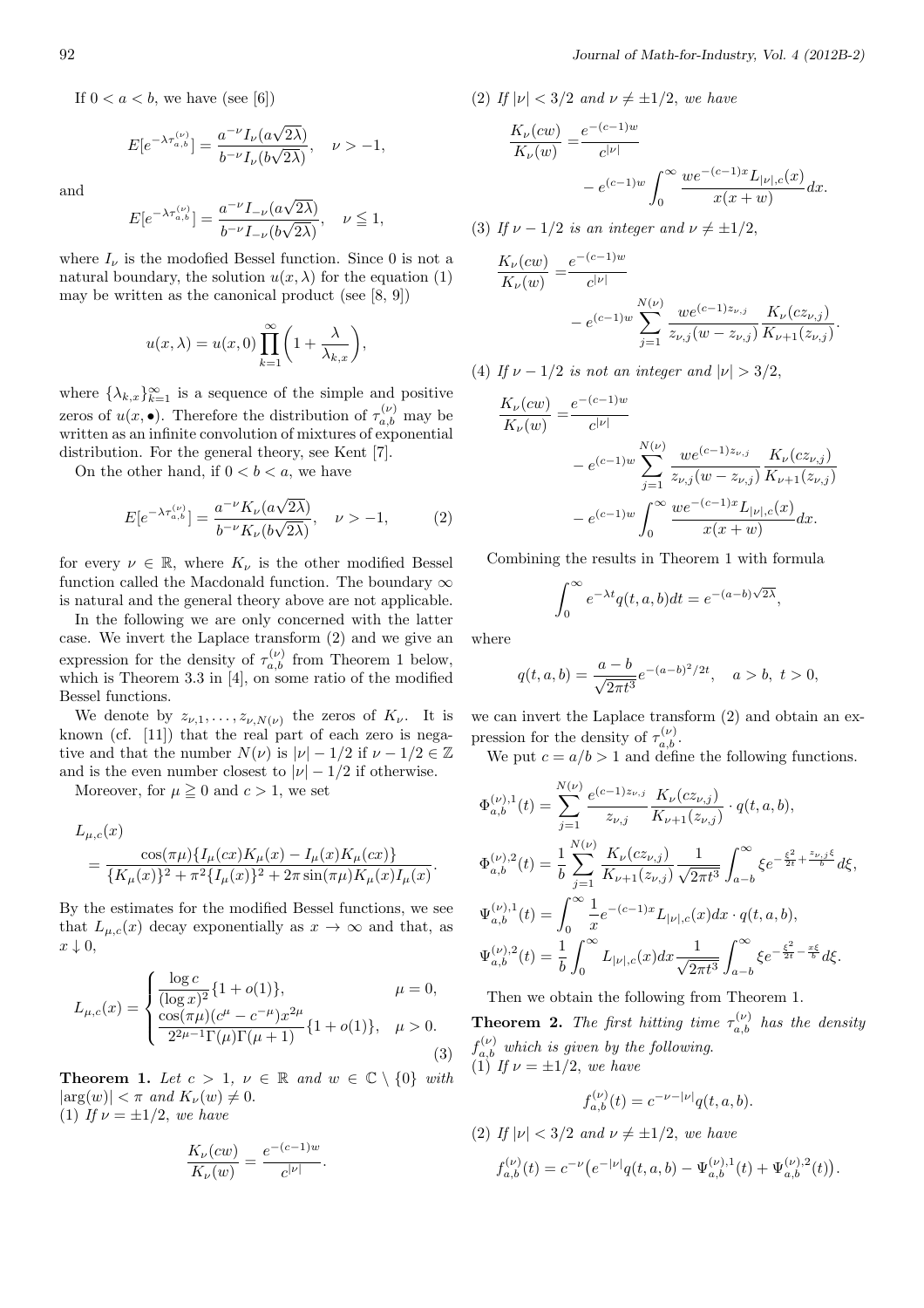(3) If 
$$
\nu - 1/2
$$
 is an integer and  $\nu \neq \pm 1/2$ ,  
\n
$$
f_{a,b}^{(\nu)}(t) = c^{-\nu} \left( e^{-|\nu|} q(t, a, b) - \Phi_{a,b}^{(\nu),1}(t) - \Phi_{a,b}^{(\nu),2}(t) \right).
$$

(4) *If*  $\nu - 1/2$  *is not an integer and*  $|\nu| > 3/2$ ,

$$
f_{a,b}^{(\nu)}(t) = c^{-\nu} \left( e^{-|\nu|} q(t, a, b) - \Phi_{a,b}^{(\nu),1}(t) - \Phi_{a,b}^{(\nu),2}(t) - \Psi_{a,b}^{(\nu),1}(t) + \Psi_{a,b}^{(\nu),2}(t) \right).
$$

#### 3. Asymptotic behavior of the densities

In this section we study the asymptotic behavior of the density  $f_{a,b}^{(\nu)}$  of  $\tau_{a,b}^{(\nu)}$  as  $t \to \infty$  by using the expression given in Theorem 2. It is shown in [2] that  $f_{a,b}^{(\nu)}(t) =$  $c_0 t^{-1} (\log t)^{-2} (1+o(1))$  if  $\nu = 0$  and  $f_{a,b}^{(\nu)}(t) = c_{\nu} t^{-1-|\nu|} (1+o(1))$  $o(1)$ ) if  $\nu \neq 0$ .

At first we note that, for every  $\nu \in \mathbb{R}$ , the functions  $q(t, a, b), \Phi_{a,b}^{(\nu),1}(t), \Phi_{a,b}^{(\nu),2}(t)$  and  $\Psi_{a,b}^{(\nu),1}(t)$  are  $O(t^{-3/2})$  as  $t \to \infty$ . About  $\Psi_{a,b}^{(\nu),2}(t)$ , since

$$
\int_{a-b}^{\infty} \xi e^{-x\xi/b} d\xi = O(x^{-2}) \text{ as } x \downarrow 0,
$$

we obtain

$$
\int_0^\infty L_{|\nu|,c}(x)\frac{1}{x^2}dx=\infty
$$

from (3). This means  $t^{3/2} \Psi_{a,b}^{(\nu),2}(t) \to \infty$ ,  $t \to \infty$  when  $0 < |\nu| < 1/2$ . Hence we need to consider separately for the four cases,  $\nu = 0$ ,  $0 < |\nu| < 1/2$ ,  $|\nu| = 1/2$  and  $|\nu| > 1/2$ .

**Proposition 1.** *Assume*  $0 < b < a$  *and put*  $c = b/a$ . (1) If  $\nu = 0$ , we have

$$
f_{a,b}^{(\nu)}(t) = 2\log c \cdot t^{-1} (\log t)^{-2} \cdot (1 + o(1)). \tag{4}
$$

(2) *If*  $0 < |\nu| < 1/2$ *, we have* 

$$
f_{a,b}^{(\nu)}(t) = \frac{b^{2|\nu|}(c^{|\nu|} - c^{-|\nu|})}{c^{\nu}2^{|\nu|}\Gamma(|\nu|)} t^{-|\nu|-1}(1 + o(1)). \tag{5}
$$

**Remark 1.** When  $|\nu| > 1/2$ , we can prove that (5) holds if  $\nu - 1/2 \notin \mathbb{Z}$ . When  $\nu - 1/2 \in \mathbb{Z}$  and  $\nu \neq \pm 1/2$ , we can prove that

$$
f_{a,b}^{(\nu)}(t) = C(\nu)t^{-[|\nu|-1/2]-3/2} \cdot (1+o(1))
$$

holds for some constant in a similar way to that in Section 4 of [4], where we have studied the tail probability for  $\tau_{a,b}^{(\nu)}$ . We can give an expression for the constant  $C(\nu)$ , but it is so complicated that we omit it. We believe that  $C(\nu)$ coincides with the constant on the right hand side of (5). In order to prove the above mentioned results when  $|\nu| > 1/2$ , we need to use the result in [2] on the order of decay of the density.

In the rest of this article we directly deduce (4) and (5) from the expression for  $f_{a,b}^{(\nu)}(t)$  given in Theorem 2.

*Proof of* (4)*.* We have

$$
f_{a,b}^{(0)}(t) = \left\{ 1 - \int_0^\infty \frac{1}{x} e^{-(c-1)x} L_{0,c}(x) dx \right\} q(t, a, b)
$$

$$
+ \Psi_{a,b}^{(0),2}(t),
$$

where  $c = a/b$  and  $\Psi_{a,b}^{(0),2}(t)$  is given in the previous section. Setting

$$
S(t) = \frac{1}{\sqrt{2\pi t}} \int_0^{\infty} \left( u + \frac{a - b}{\sqrt{t}} \right) e^{-\frac{1}{2} (u + \frac{a - b}{\sqrt{t}})^2} du
$$

$$
\times \int_0^{\infty} L_{0,c}(x) e^{-(c-1)x} e^{-\frac{x\sqrt{t}u}{b}} dx,
$$

we have  $\Psi_{a,b}^{(0),2}(t) = b^{-1}S(t)$ .

Fix arbitrary  $\varepsilon > 0$ . Then, by (3), there exists  $\delta \in (0,1)$ such that

$$
\left| L_{0,c}(x) - \frac{\log c}{(\log x)^2} \right| < \frac{\varepsilon}{(\log x)^2}
$$

holds for every  $x \in (0, \delta)$ . We also fix  $\eta > 1$  and assume that *t* satisfies

$$
\frac{(\log t)^3}{\sqrt{t}} < \delta, \quad \eta < \min\{\sqrt{t}, (\log t)^3\}, \quad \frac{\log \eta}{\log \sqrt{t}} < \frac{1}{2}.
$$

We devide the integral defining  $S(t)$  into four parts, that is, we set

$$
S_1(t) = \frac{1}{\sqrt{2\pi t}} \int_0^{\infty} \left( u + \frac{a-b}{\sqrt{t}} \right) e^{-\frac{1}{2} (u + \frac{a-b}{\sqrt{t}})^2} du
$$
  
\n
$$
\times \int_{\delta}^{\infty} L_{0,c}(x) e^{-(c-1)x} e^{-\frac{x\sqrt{t}u}{b}} dx,
$$
  
\n
$$
S_2(t) = \frac{1}{\sqrt{2\pi t}} \int_0^{\infty} \left( u + \frac{a-b}{\sqrt{t}} \right) e^{-\frac{1}{2} (u + \frac{a-b}{\sqrt{t}})^2} du
$$
  
\n
$$
\times \int_{(\log t)^3/\sqrt{t}}^{\delta} L_{0,c}(x) e^{-(c-1)x} e^{-\frac{x\sqrt{t}u}{b}} dx,
$$
  
\n
$$
S_3(t) = \frac{1}{\sqrt{2\pi t}} \int_0^{\infty} \left( u + \frac{a-b}{\sqrt{t}} \right) e^{-\frac{1}{2} (u + \frac{a-b}{\sqrt{t}})^2} du
$$
  
\n
$$
\times \int_{\eta/\sqrt{t}}^{(\log t)^3/\sqrt{t}} L_{0,c}(x) e^{-(c-1)x} e^{-\frac{x\sqrt{t}u}{b}} dx,
$$
  
\n
$$
S_4(t) = \frac{1}{\sqrt{2\pi t}} \int_0^{\infty} \left( u + \frac{a-b}{\sqrt{t}} \right) e^{-\frac{1}{2} (u + \frac{a-b}{\sqrt{t}})^2} du
$$
  
\n
$$
\times \int_0^{\eta/\sqrt{t}} L_{0,c}(x) e^{-(c-1)x} e^{-\frac{x\sqrt{t}u}{b}} dx.
$$

For an estimate for  $S_1(t)$  we recall  $I_0(z) = O(z^{-1/2}e^z)$ and  $K_0(z) = O(z^{-1/2}e^{-z})$  as  $z \to \infty$ . Then we see that there exists  $C_1 > 0$  such that

$$
|L_{0,c}(x)e^{-(c-1)x}| \leqq C_1 e^{-2x}, \quad x > \delta.
$$

Hence we obtain

$$
|S_1(t)| \leqq \frac{C_1}{\sqrt{2\pi t}} \int_0^\infty \left( u + \frac{a-b}{\sqrt{t}} \right) du \int_\delta^\infty e^{-2x - \frac{x\sqrt{t}u}{b}} du,
$$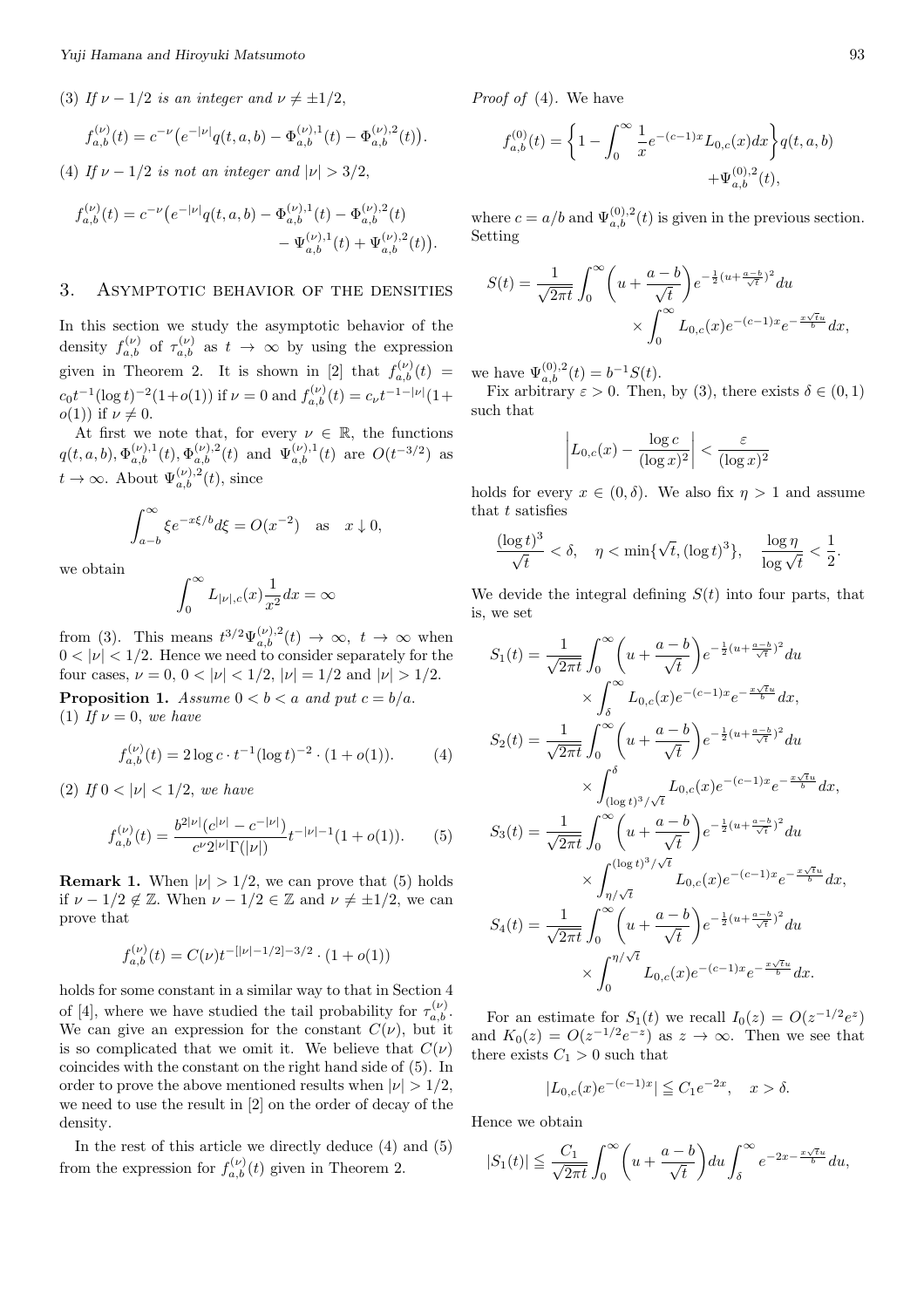which is  $O(t^{-3/2})$ . This implies  $t(\log t)^2 S_1(t) \to 0, t \to \infty$ .

By the choice of the constant  $\delta$ , there exists  $C_2 > 0$  such that

$$
|L_{0,c}(x)| \le \frac{C_2}{(\log x)^2}, \quad 0 < x < \delta. \tag{6}
$$

Hence we get

$$
|S_2(t)| \leq \frac{1}{\sqrt{2\pi t}} \int_0^\infty \left( u + \frac{a - b}{\sqrt{t}} \right) du
$$
  
 
$$
\times \int_{(\log t)^3/\sqrt{t}}^{\delta} \frac{C_2}{(\log x)^2} e^{-\frac{\sqrt{t}ux}{b}} dx
$$
  
 
$$
\leq \frac{C_3}{t(\log t)^3} \int_{(\log t)^3/\sqrt{t}}^{\delta} \frac{dx}{x(\log x)^2}.
$$

From this we easily conclude that  $S_2(t) = O(t^{-1}(\log t)^{-3})$ . For an estimate for  $S_3(t)$  we write

$$
S_3(t) = \frac{1}{\sqrt{2\pi t}} \int_{(a-b)/\sqrt{t}}^{\infty} u e^{-u^2/2} du
$$

$$
\times \int_{\eta/\sqrt{t}}^{(\log t)^3/\sqrt{t}} L_{0,c}(x) e^{-\frac{\sqrt{t}ux}{b}} dx.
$$

Then, by (6), we get

$$
|S_3(t)| \leq \frac{C_4}{\sqrt{t}} \int_0^\infty u du \int_{\eta/\sqrt{t}}^{(\log t)^3/\sqrt{t}} \frac{1}{(\log x)^2} e^{-\frac{\sqrt{t}x u}{b}} dx
$$
  

$$
\leq \frac{C_5}{t(\log t)^2 \eta}
$$

for some positive constants  $C_4$  and  $C_5$ .

We next set

$$
\overline{S}_4(t) = \frac{1}{\sqrt{2\pi t}} \int_0^\infty \left( u + \frac{a - b}{\sqrt{t}} \right) e^{-\frac{1}{2} (u + \frac{a - b}{\sqrt{t}})^2} du
$$

$$
\times \int_0^{\eta/\sqrt{t}} \frac{\log c}{(\log x)^2} e^{-(c-1)x} e^{-\frac{\sqrt{t}ux}{b}} dx.
$$

Then we have  $|S_4(t) - \overline{S}_4(t)| \leq \varepsilon \overline{S}_4(t)$  and

$$
t(\log \sqrt{t})^2 \overline{S}_4(t) = \frac{\log c}{\sqrt{2\pi}} \int_{(a-b)/\sqrt{t}}^{\infty} u e^{-u^2/2} du
$$

$$
\times \int_0^{\eta} \left( \frac{\log \sqrt{t}}{\log(\sqrt{t}/y)} \right)^2 e^{-\frac{uy}{b}} dy.
$$

By the choice of  $\eta$  and  $t$ , we have for  $0 < y < \eta$ 

$$
0 < \frac{\log \sqrt{t}}{\log(\sqrt{t}/y)} \leq \frac{\log \sqrt{t}}{\log \sqrt{t} - \log \eta} \leq 2.
$$

Hence the dominated convergence theorem implies

$$
\lim_{t \to \infty} t(\log \sqrt{t})^2 \overline{S}_4(t) = \frac{b \log c}{2} - \frac{b \log c}{\sqrt{2\pi}} \int_0^\infty e^{-\frac{u^2}{2} - \frac{u\eta}{b}} du.
$$

Combining the above mentioned estimates and letting  $\eta \rightarrow \infty$ , we obtain

$$
\limsup_{t \to \infty} \left| t(\log \sqrt{t})^2 S(t) - \frac{b \log c}{2} \right| \leq \frac{b \log c}{2} \varepsilon
$$

and the desired result.

**Remark 2.** By using the formula (see [11, p.80])

$$
K_0(z) = -\log(z/2)I_0(z) + \sum_{m=0}^{\infty} \frac{(z/2)^{2m}}{(m!)^2} \psi(m+1),
$$

where  $\psi(m+1) = \sum_{k=1}^{m} k^{-1} - \gamma$  for the Euler constant  $\gamma$ , we have asymptotic expansion for  $L_{0,c}(x)$  as  $x \downarrow 0$  and can give the asymptotic expansion for  $f_{a,b}^{(0)}(t)$  in the form

$$
f_{a,b}^{(0)}(t) = \frac{2 \log c}{t (\log t)^2} \left\{ 1 + \frac{\alpha_1}{\log t} + \frac{\alpha_2}{(\log t)^2} + \dots \right\}.
$$

After some computations, we can show  $\alpha_1 = 2(\gamma - \log 2 + \gamma)$ 2 log *b*). In general the explicit expressions for the constants  $\alpha_2, \alpha_3, \ldots$  are complicated and we omit them. For a related result, see [10].

*Proof of* (5)*.* We start from

$$
f_{a,b}^{(\nu)}(t) = c^{-\nu} q(t, a, b)
$$
  
\$\times \left\{ c^{-|\nu|} - \int\_0^\infty \frac{1}{x} L\_{|\nu|, c}(x) e^{-(c-1)x} dx \right\}\$  
\$+ c^{-\nu} \Psi\_{a,b}^{(\nu),2}(t).\$

Then, by a simple change of variables in the defining integral for  $\Psi_{a,b}^{(\nu),2}(t)$ , we obtain

$$
\Psi_{a,b}^{(\nu),2}(t) = \frac{1}{b\sqrt{2\pi}t^{1+|\nu|}} \int_0^\infty \int_0^\infty \mathbf{1}_{[(a-b)/\sqrt{t},\infty)}(u) \times ue^{-u^2/2} \frac{L_{|\nu|,c}(y/\sqrt{t})}{(y/\sqrt{t})^{2|\nu|}} y^{2|\nu|} e^{-\frac{uy}{b}} du dy.
$$

By (3) the function  $L_{|\nu|,c}(x)/x^{2|\nu|}$  is bounded near 0 and, on  $(0, \infty)$  since  $L_{|\nu|,c}(x)$  decays exponentially at  $\infty$ . Therefore, by the dominated convergence theorem, we obtain after some manupulations

$$
\lim_{t \to \infty} t^{1+|\nu|} \Psi_{a,b}^{(\nu),2}(t) = \frac{1}{\sqrt{2\pi}} C_{\nu} \Gamma(1+2|\nu|) b^{2|\nu|} 2^{-|\nu|-1/2} \Gamma\left(\frac{1-2|\nu|}{2}\right), \quad (7)
$$

where the constant  $C_{\nu}$  is given by

 $\Box$ 

$$
C_{\nu} = \lim_{x \downarrow 0} \frac{L_{|\nu|,c}(x)}{x^{2|\nu|}} = \cos(\nu \pi) \frac{c^{|\nu|} - c^{-|\nu|}}{2^{2|\nu| - 1} \Gamma(|\nu|) \Gamma(|\nu| + 1)}.
$$

Finally, by simplifying the right hand side of (7) via the functional equality and duplication formula for the Gamma function, we arrive at the desired result.  $\Box$ 

### Acknowledgements

This work is partially supported by Grants-in-Aid for Scientific Research (C) No. 24540181 and No. 23540183 of Japan Society for the Promotion of Science (JSPS).